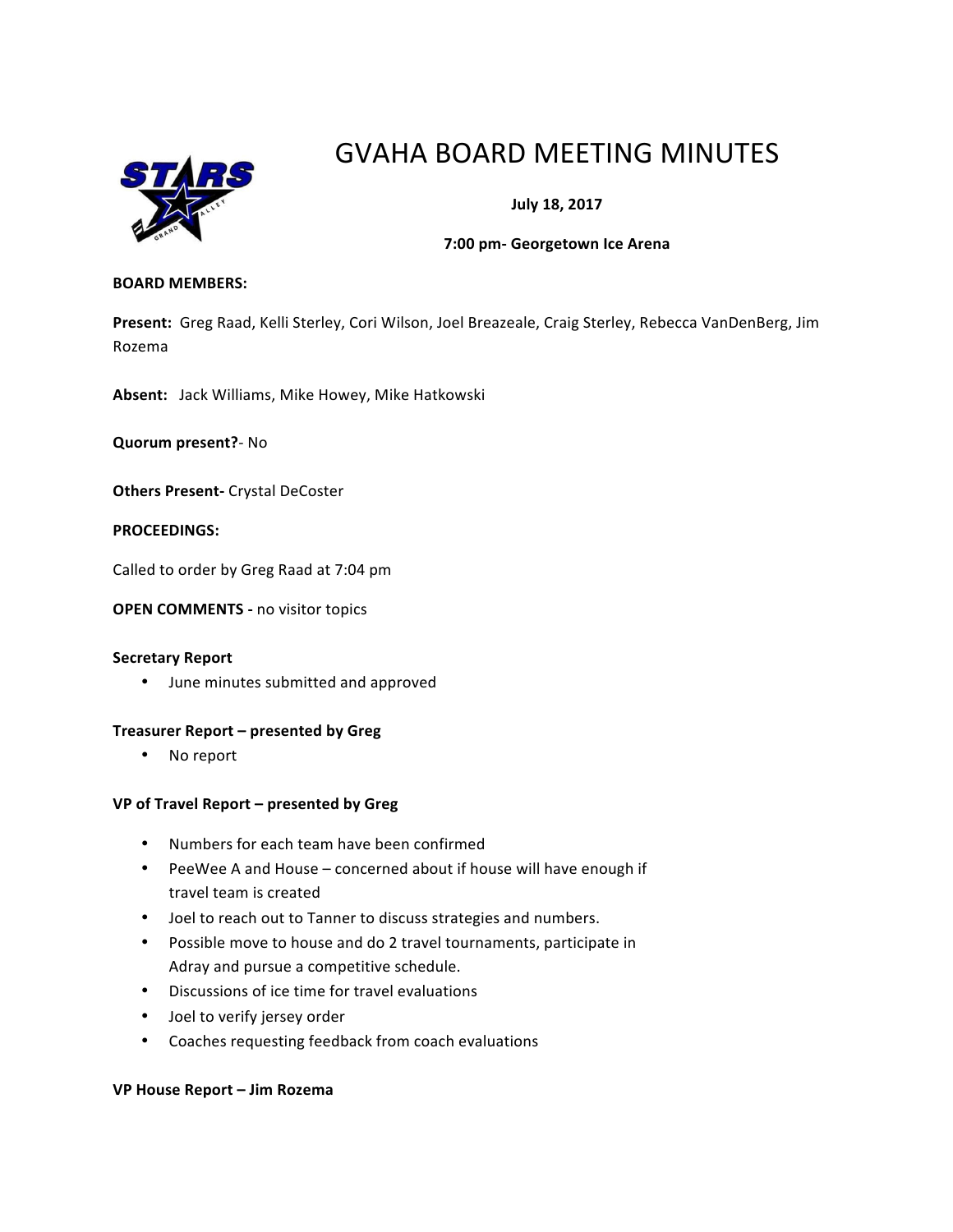- Coaches meeting is 8/2
- Scheduling meeting is first Sunday in October
- Bantam house #s concerned and no goalie
- House fitting procedures for next two Mondays. Board members to help.
- 2 year jersey kit for next year? Could it be facilitated with numbers and sizes?

# **Hockey Director Report- Jack Williams/Joel Breazeale**

- Hot stove meeting great conversations about practice. Over 20 coaches participating**.**
- Cross ice numbers are exciting. Upcoming goal is to have 4 learn to play sessions.
- Goalie training Alex Whitman will be goalie coach. Will be on ice with each team once a week.

# **Fundraising Report – Kelli Sterley**

- Bob's Butcher Block Fundraiser August  $7-19$
- Yankee Candle October 2-20
- Door-ganics produce fruit bins delivered September through the season
- Township purchased binders for team managers. Kelli will put together.
- Girls Try Hockey for Free 10/7-8
	- $\circ$  USA hockey participate in 2 and possibly receive association funds
	- $\circ$  Equipment drive
		- Need pants gloves and helmets

## **Communications Director Report – Rebecca VanDenBerg**

- no more paper newsletters
- Bringing respect back to youth sports will be the overriding theme

## **Township Representative Report – Mike Hatkowski**

## **MAHA Representative Report and President – presented by Greg**

- Need sub to attend MAHA d6 meeting on 8/9. Possibly Joel.
- Summer MAHA meeting
	- o Greg attended all association development meetings.